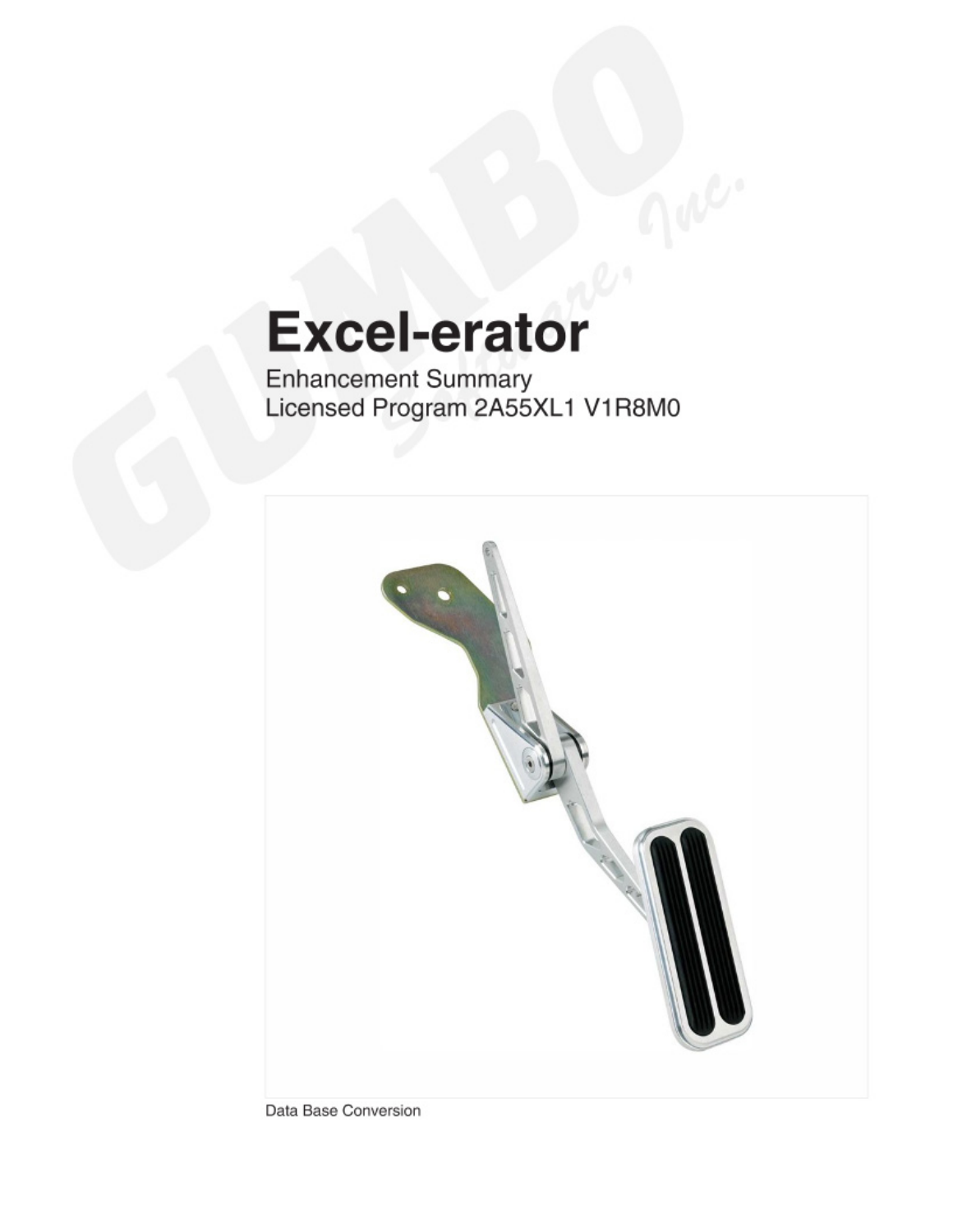# <span id="page-1-0"></span>**Edition**

**Eight Edition (March 2011)** 



809 W Howe St Seattle, WA 98119 United States of America Phone: 206-284-5078 Email: support@gumbo.com Web: www.gumbo.com

© Copyright Gumbo Software, Inc. 2001, 2011. All Rights Reserved.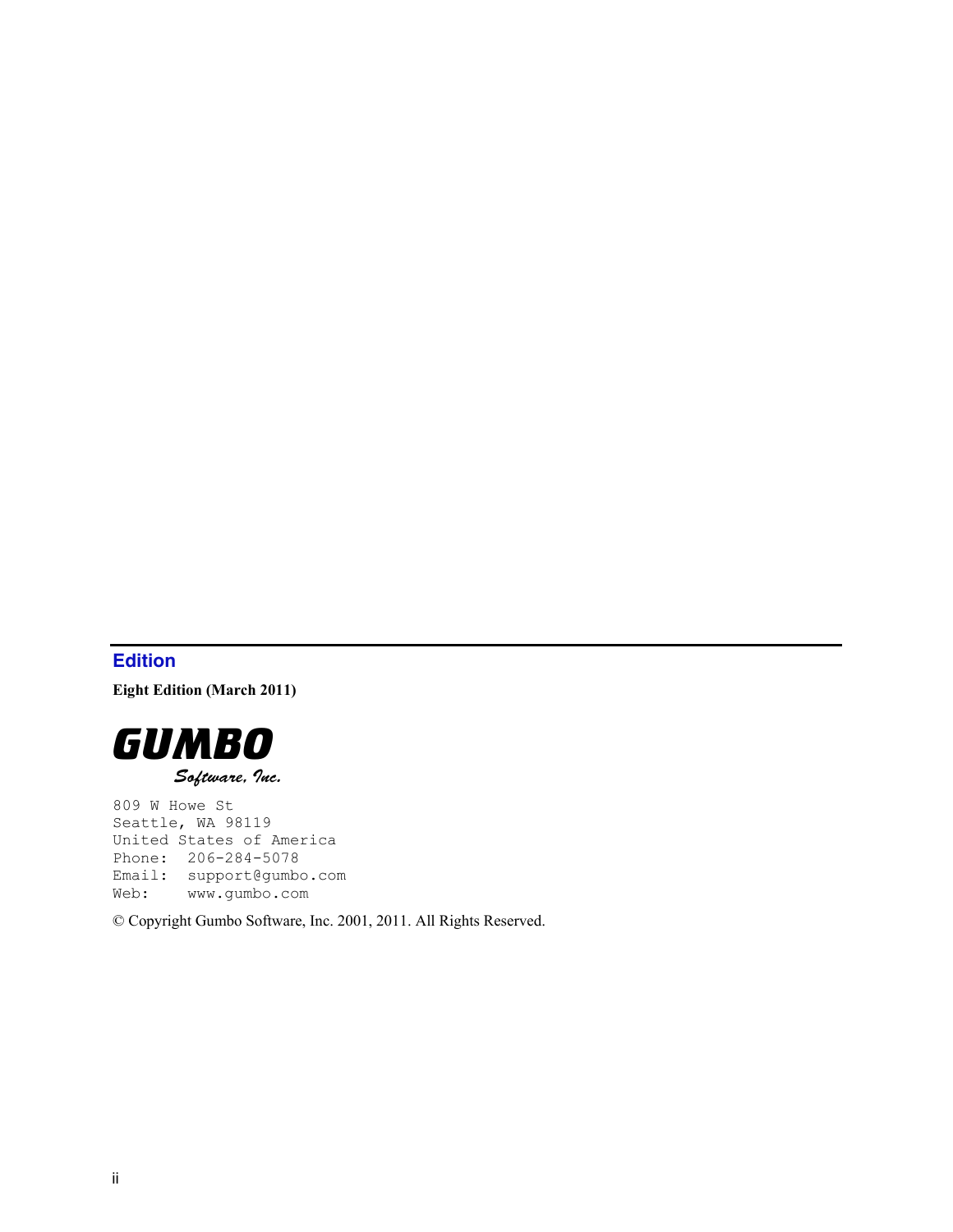# <span id="page-2-0"></span>**Contents**

| Installation Instructions 5                                            |  |
|------------------------------------------------------------------------|--|
| <b>Enhancements For Excel-erator</b>                                   |  |
|                                                                        |  |
| Microsoft's Spreadsheet XML implemented7                               |  |
| *XMLSS Conversion Details and Limitations.7                            |  |
| Comma Separate Values Implemented 8<br>*CSVUTF8 Conversion Details and |  |
|                                                                        |  |
| *CSVUTF8M Conversion Details and                                       |  |
|                                                                        |  |
| *CSVRFC Conversion Details and Limitations                             |  |
|                                                                        |  |
| New dynamic path name special value                                    |  |
|                                                                        |  |
| Additional *CSV Warnings 10                                            |  |
| Maximum Worksheets Increased10                                         |  |
|                                                                        |  |
| Column Heading Default Color 10                                        |  |
| Sheet Title Formatting Corrected 10                                    |  |
| Multiple File Sheet Tab Selection10                                    |  |
| Use Correct CCSID for *COLHDG10                                        |  |
| Column Heading Count Calculated By Sheet                               |  |
|                                                                        |  |
| New Column headings Special Values Added                               |  |
| Binary Interface File Format Changes11                                 |  |
| Comma-Separated Value Changes11                                        |  |
|                                                                        |  |
| Integrated File System Changes 11                                      |  |
|                                                                        |  |
| National Language Support Changes11                                    |  |
| Microsoft Spreadsheet XML Changes11                                    |  |
|                                                                        |  |
|                                                                        |  |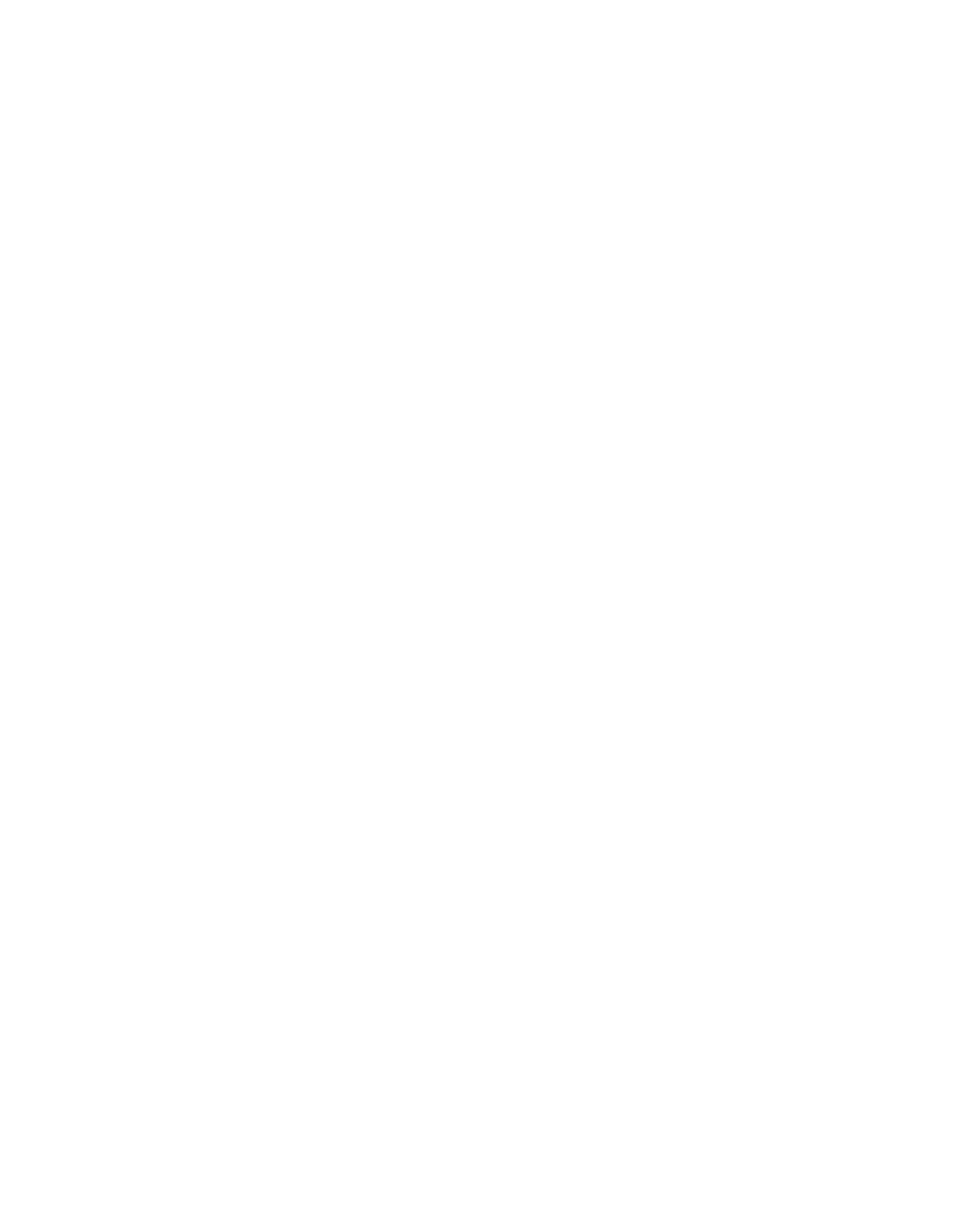# <span id="page-4-0"></span>**Installation Instructions**

Follow these instructions to install Excel-erator V1R8M0 on your System i:

#### **Prepare**

If you are upgrading a previous release (if Excel-erator is currently installed on your System i) perform these steps before installing the software:

- 1. Read the Enhancement Summary to determine if any changes affect your installation.
- 2. Insure that the product is not in use, as the installation process must clear the product's library. This will fail if objects such as menus are in use. If the installation fails, the previous release will be restored.

#### **Install**

**Note:** If you have downloaded this software from the web, instructions specific to installing from the download can be found in the file "readme.htm" which was included.

- 1. Sign on to the system as the security officer (QSECOFR).
- 2. Verify that your machine is at IBM i V6R1M0 or later by running:

DSPDTAARA DTAARA(QGPL/QSS1MRI)

**Note:** If you are running a version of IBM i earlier than V6R1M0 you cannot install Excel-erator V1R8M0 on your machine. You must install an earlier version of Excel-erator or upgrade the operating system.

3. Verify that user domain objects are allowed in the libraries XLERATOR and QSRV, by running:

WRKSYSVAL SYSVAL(QALWUSRDMN)

Take option 5 to display the value. If the value is not \*ALL, use option 2 to add libraries XLERATOR and QSRV to the list of libraries where user domain objects are allowed.

**Note:** QSRV is required to correctly process PTFs when they are loaded and applied.

4. Insure that IBM i will be able to verify the signatures that we apply to our product's objects by installing our Signing Certificate and Root CA Certificate using Digital Certificate Manager. Alternately, insure that signature verification will not prevent the restore operation by running:

WRKSYSVAL SYSVAL(QVFYOBJRST)

Take option 5 to display the value. If the value is 3 or higher, use option 2 to temporarily change the value to 1.

- 5. Mount the distribution media in the appropriate device.
- 6. Submit the Restore Licensed Program (RSTLICPGM) command to batch:

RSTLICPGM LICPGM(2A55XL1) DEV(device-name) LNG(2924)

**Note:** "device-name" is the device the media was mounted on and is usually OPT01.

**Note:** During the restore operation, the system operator message queue may receive inquiry message CPA3DE4 "Directory not registered. (C G)". Unless you are using a directory naming convention similar to ours (that is the directory specified in the CPA3DE4's second level text is unrelated to our software), you can safely respond with a "G" to reestablish the relationship between the directory and the product. Typically, the message will occur three times.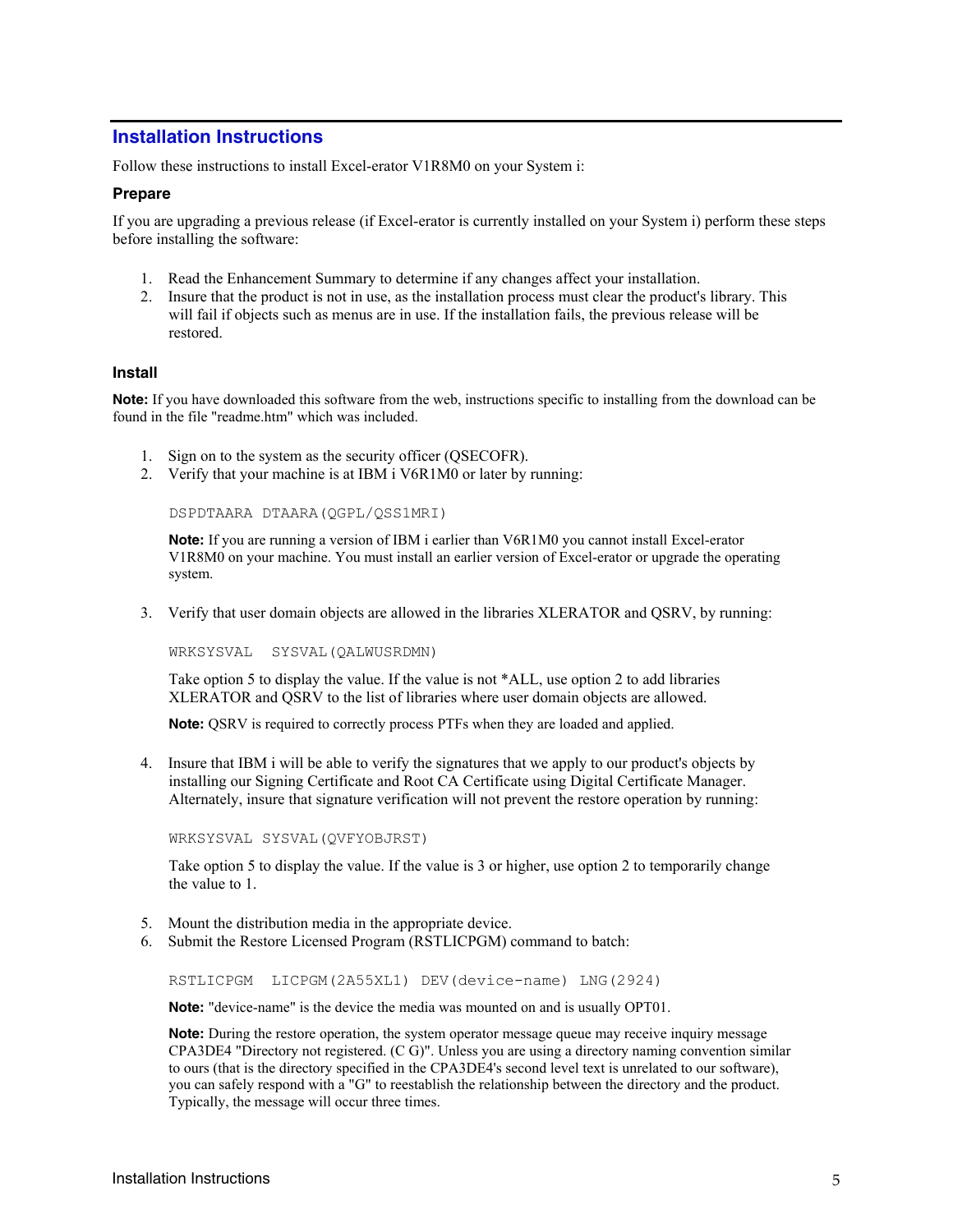#### **Finish**

When the RSTLICPGM command completes, library XLERATOR and directory '/Gumbo/ProdData/2A55XL1' contain the new software. To complete the installation:

1. If you have an Authorization letter with your permanent authorization code, enter it now.

**Note:** Excel-erator automatically grants 30 days usage for new installs or 90 days usage for release upgrades.

2. Determine which PTFs were included on the media by entering the following command:

DSPPTF LICPGM(2A55XL1)

3. Visit www.gumbo.com to determine if newer PTFs are available. If so, download and install them. The bottom of our PTF web page also includes a listing of any IBM PTFs that affect the product.

**Note:** *GUMBO* recommends downloading the current cumulative PTF package from www.gumbo.com after installing the software.

- 4. You can access the Excel-erator menu by entering the following command:
	- GO MENU(XLERATOR/XLERATOR)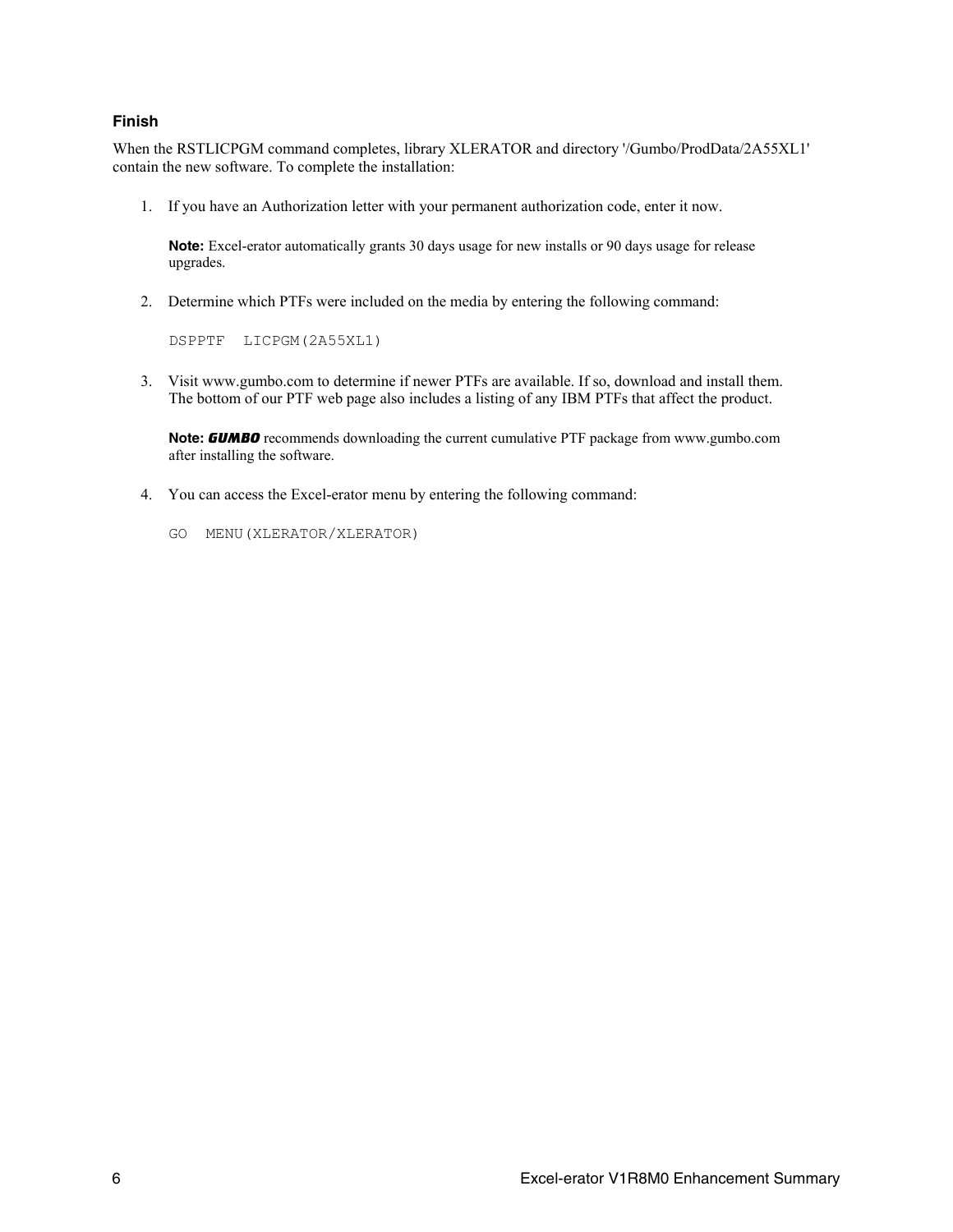# <span id="page-6-0"></span>**Enhancements For Excel-erator V1R8M0**

#### <span id="page-6-1"></span>**What's In This Section**

This section provides information on Excel-erator enhancements for release V1R8M0, notes any customer code implications with a **COMPATIBILITY WARNING**, and describes where to find more information when applicable.

#### <span id="page-6-2"></span>**Microsoft's Spreadsheet XML implemented**

The Microsoft Office XML formats (not to be confused with Office Open XML) are XML-based document formats (or XML schemas) introduced in versions of Microsoft Office prior to Office 2007. Microsoft Office XP introduced a new XML format for storing Excel spreadsheets and Office 2003 added an XML-based format for Word documents.

**Note:** Above from *http://en.wikipedia.org/wiki/Microsoft\_Office\_XML\_formats* 

A new transform to generate Microsoft XML Spreadsheet files has been added:

**\*XMLSS** Microsoft's Excel specific "XML Spreadsheet format" introduced with Excel 2002 and Excel 2003.

#### <span id="page-6-3"></span>**\*XMLSS Conversion Details and Limitations**

#### **Details**

The **\*XMLSS** conversion creates Microsoft's Excel specific "XML Spreadsheet format" introduced with Excel 2002 and Excel 2003. The first rows of the spreadsheet contain the title lines specified on the Sheet title (SHEETTITLE) parameter, followed by column headings specified on the Column headings (COLHDG) parameter, which serve as column headings for the cells in subsequent rows. The generated spreadsheet contains the fields selected from the input file's record format. Fields containing character data (types A, J, E, O, and G) are converted to UTF8 based on the field's coded character set identifier (CCSID).

**Note:** Values specified in the Target coded character set id (TRGCCSID), and Source coded character set id (SRCCCSID) parameters are ignored.

The conversion of fields to cells depends on the field's data type:

| Data Type          | Processing                                                                                     |
|--------------------|------------------------------------------------------------------------------------------------|
| A (Character)      | Convert to a String cell in UTF8 based on the CCSID of the field. Trailing blanks are trimmed. |
| P (Packed decimal) | Convert to a Number cell.                                                                      |
| S (Zoned decimal)  | Convert to a Number cell.                                                                      |
| <b>B</b> (Binary)  | Convert to a Number cell.                                                                      |
| F (Floating point) | Convert to a Number cell.                                                                      |
| H (Hexadecimal)    | Convert to a String cell as a character representation.                                        |
| L (Date)           | Convert to a DateTime cell.                                                                    |
| T (Time)           | Convert to a DateTime cell.                                                                    |
| Z (Timestamp)      | Convert to a DateTime cell. The microseconds are truncated to three positions.                 |
| J (DBCS-Only)      | Convert to a String cell in UTF8 based on the CCSID of the field. Trailing blanks are trimmed. |
| E (DBCS-Either)    | Convert to a String cell in UTF8 based on the CCSID of the field. Trailing blanks are trimmed. |
| O (DBCS-Open)      | Convert to a String cell in UTF8 based on the CCSID of the field. Trailing blanks are trimmed. |
| G (DBCS-Graphic)   | Convert to a String cell in UTF8 based on the CCSID of the field. Trailing blanks are trimmed. |
| 1 (BLOB)           | Omit and issue a warning.                                                                      |
| $2$ (CLOB)         | Omit and issue a warning.                                                                      |
| 3 (DBCLOB)         | Omit and issue a warning.                                                                      |
| 4 (Datalink)       | Omit and issue a warning.                                                                      |

#### **Limitations**

Microsoft's XML Spreadsheet format and Excel-erator impose certain limits on the conversion process. These are: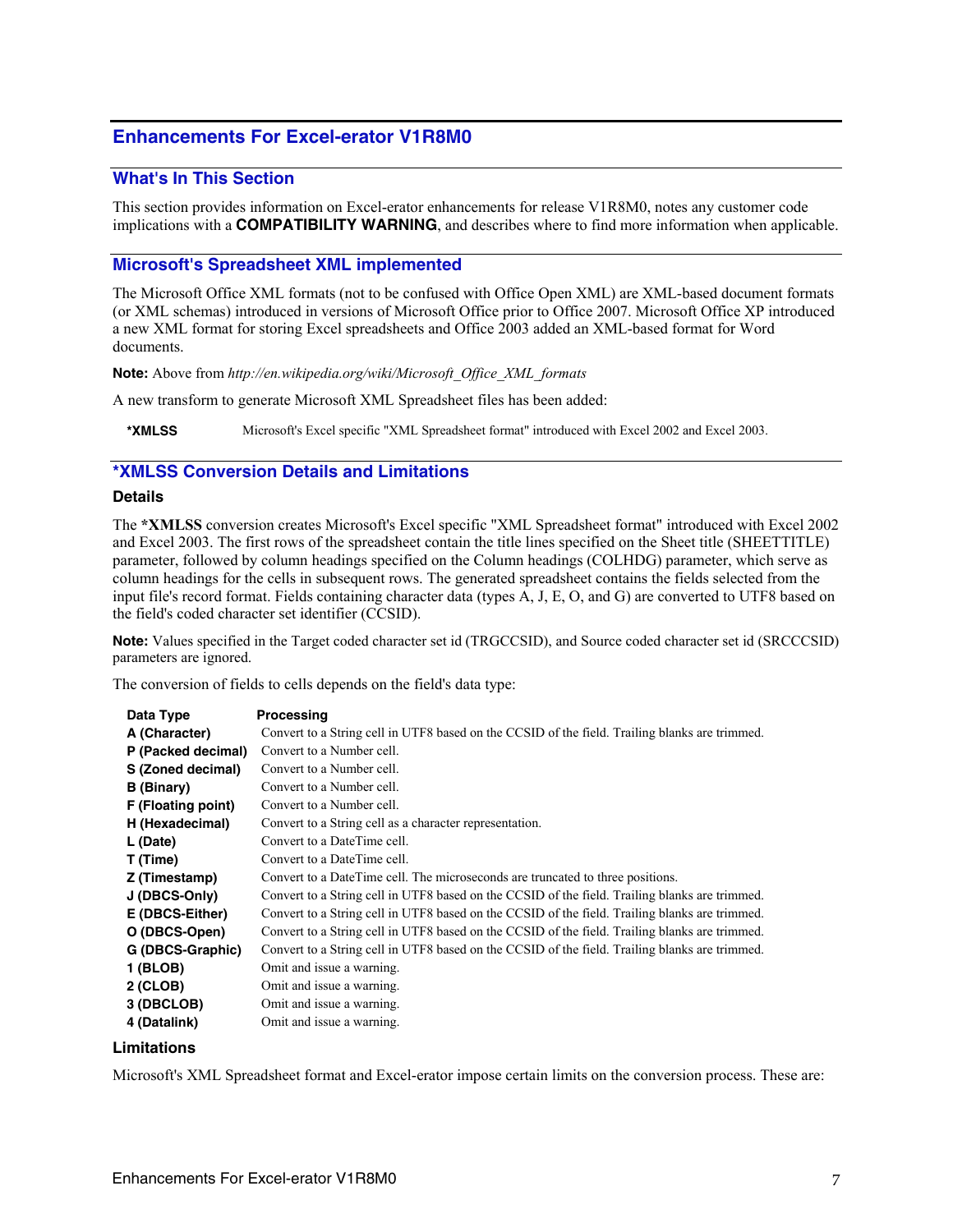- A spreadsheet may have no more than 64 worksheets.
- XML Spreadsheet format's format strings do not support the features of IBM i's edit words. A trivial translation is performed.

While XML Spreadsheet format does not impose limits on the number of rows or columns in a spreadsheet, various file viewers do, most prominently Excel. For example, Excel 2007 imposes a limit of 1,048,578 rows and 16,384 columns.

#### <span id="page-7-0"></span>**Comma Separate Values Implemented**

The comma-separated values file format is a set of file formats used to store tabular data in which numbers and text are stored in plain textual form that can be read in a text editor. Lines in the text file represent rows of a table, and commas in a line separate what are fields in the table's row. Different implementations of CSV arise as the format is modified to handle richer table content such as allowing a different field separator character, (which is useful if numeric fields are written with a comma instead of a decimal point); or extensions to allow numbers, the separator character, or newline characters in text fields.

No general standard specification for CSV exists. Variations between CSV implementations in different programs are quite common and can lead to interoperation difficulties. For Internet communication of CSV files, an Informational IETF document (RFC 4180 from October 2005) describes the format for the "text/csv" MIME type registered with the IANA. (Shafranovich 2005)

**Note:** Above from *http://en.wikipedia.org/wiki/Comma-separated\_values*

New transforms to generate Comma Separated Values (CSV) files have been added. These are:

| *CSVUTF8  | Comma Separated Values (CSV) format. Data is converted to UTF-8. Trailing blanks are trimmed.              |
|-----------|------------------------------------------------------------------------------------------------------------|
| *CSVUTF8M | Comma Separated Values (CSV) format. Data is converted to UTF-8 and Byte Order Mark xEFBBBF is inserted at |
|           | the start of the file. Trailing blanks are trimmed.                                                        |
| *CSVRFC   | Comma Separated Values (CSV) format. Data is converted to US-ASCII in strict compliance with RFC4180       |
|           | Common Format and MIME Type for Comma-Separated Values (CSV) Files. Trailing blanks are trimmed.           |

# <span id="page-7-1"></span>**\*CSVUTF8 Conversion Details and Limitations**

#### **Details**

The **\*CSVUTF8** conversion creates Comma Separated Values spreadsheets in compliance with *RFC4180 Common Format and MIME Type for Comma-Separated Values (CSV) Files* with the exceptions noted below. The first rows of the spreadsheet can optionally contain column headings as specified on the Column headings (COLHDG) parameter. These serve as column headings for the cells in subsequent rows. The generated spreadsheet contains the fields selected from the input file's record format.

The exceptions are:

- While RFC4180 only allows US-ASCII, fields containing character data (types A, J, E, O, and G) are converted to UTF8 based on the field's coded character set identifier (CCSID). This insures that any and all character data can be included. If the character data happens to all be US-ASCII (all single byte UTF8), the resulting file is strictly compliant with RFC4180.
- While RFC4180 specifies a separator character of comma (','), alternate separator characters can be specified using the CSVSEPCHR() parameter.

**Note:** Values specified in the Target coded character set id (TRGCCSID), and Source coded character set id (SRCCCSID) parameters are ignored.

The conversion of fields to values depends on the field's data type. In all cases, quoting rules are applied after conversion, as needed:

| Data Type     | Processing                                                                                                   |
|---------------|--------------------------------------------------------------------------------------------------------------|
| A (Character) | Convert to UTF8 based on the CCSID of the field. Trailing blanks are trimmed. Fields with embedded separator |
|               | characters are enclosed within double-quote characters. Fields with embedded double-quote characters are     |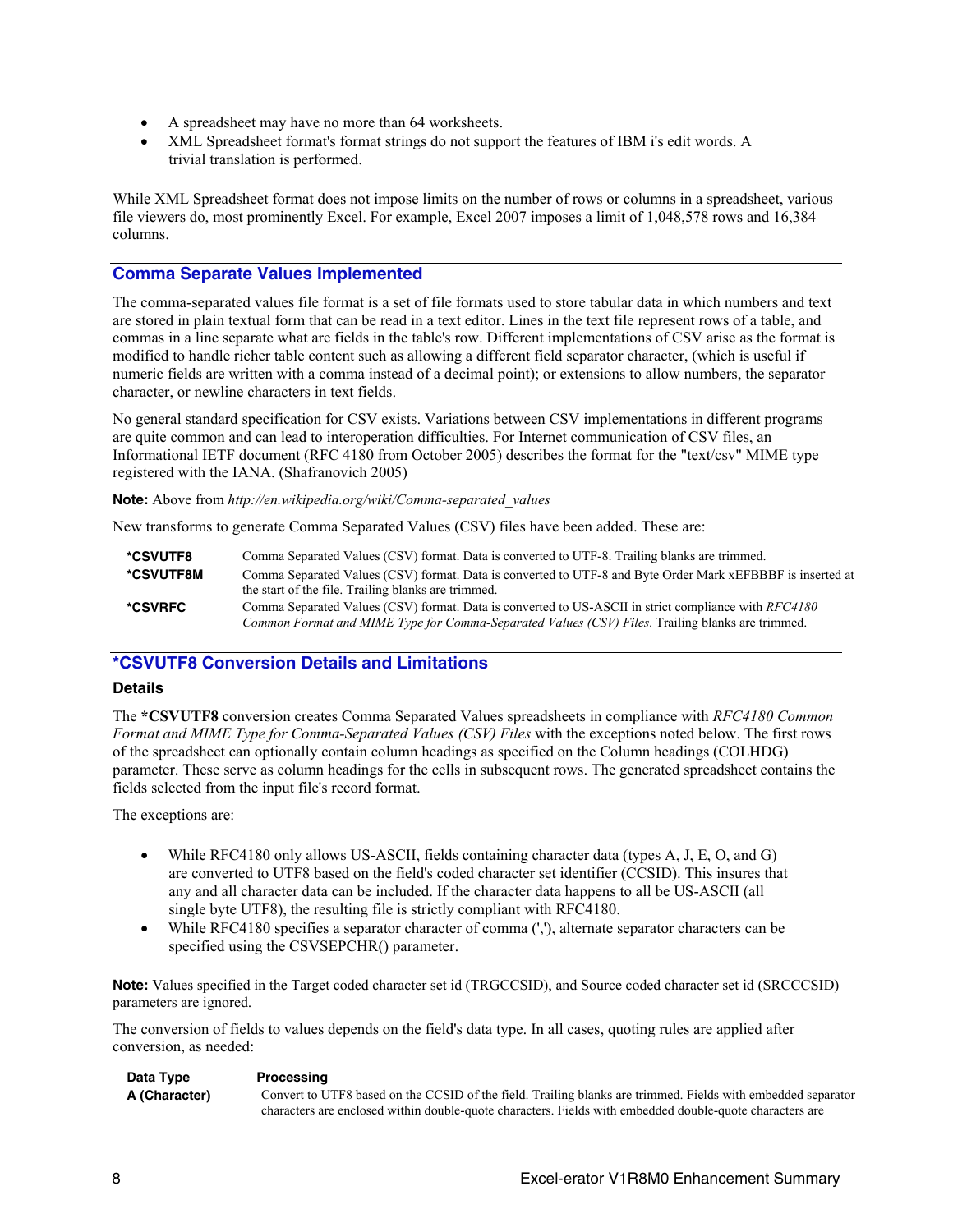|                    | enclosed within double-quote characters, and each of the embedded double-quote characters is represented by a  |
|--------------------|----------------------------------------------------------------------------------------------------------------|
|                    | pair of double-quote characters. Fields with embedded line breaks are enclosed within double-quote characters. |
| P (Packed decimal) | Convert to a UTF8 character value with EDTCDE() or EDTWRD() applied if specified.                              |
| S (Zoned decimal)  | Convert to a UTF8 character value with EDTCDE() or EDTWRD() applied if specified.                              |
| <b>B</b> (Binary)  | Convert to a UTF8 character value with EDTCDE() or EDTWRD() applied if specified.                              |
| F (Floating point) | Convert to a UTF8 character value in external floating-point format.                                           |
| H (Hexadecimal)    | Copy without conversion.                                                                                       |
| L (Date)           | Convert to a UTF8 character value based on the specified DATFMT() and DATSEP().                                |
| T (Time)           | Convert to a UTF8 character value based on the specified TIMFMT() and TIMSEP().                                |
| Z (Timestamp)      | Convert to a UTF8 character value.                                                                             |
| J (DBCS-Only)      | Converted to UTF8 based on the CCSID of the field. Trailing blanks are trimmed.                                |
| E (DBCS-Either)    | Converted to UTF8 based on the CCSID of the field. Trailing blanks are trimmed.                                |
| O (DBCS-Open)      | Converted to UTF8 based on the CCSID of the field. Trailing blanks are trimmed.                                |
| G (DBCS-Graphic)   | Converted to UTF8 based on the CCSID of the field. Trailing blanks are trimmed.                                |
| 1 (BLOB)           | Omitted and a warning is issued.                                                                               |
| $2$ (CLOB)         | Omitted and a warning is issued.                                                                               |
| 3 (DBCLOB)         | Omitted and a warning is issued.                                                                               |
| 4 (Datalink)       | Omitted and a warning is issued.                                                                               |

#### **Limitations**

Comma Separated Value and Excel-erator impose certain limits on the conversion process. These are:

- A spreadsheet may have only one database member.
- Bolding requests are ignored.

# <span id="page-8-0"></span>**\*CSVUTF8M Conversion Details and Limitations**

#### **Details**

The **\*CSVUTF8M** conversion is identical to **\*CSVUTF8** in all respects except one. For **\*CSVUTF8M** a byte order mark of xEFBBBF is placed at the beginning of the generated file.

#### **Limitations**

Same as **\*CSVUTF8** limitations listed above.

# <span id="page-8-1"></span>**\*CSVRFC Conversion Details and Limitations**

#### **Details**

The **\*CSVRFC** conversion is identical to **\*CSVUTF8** in all respect except one. For **\*CSVRFC** if any data can not be converted to US-ASCII (CCSID=367), the conversion process fails and a spreadsheet is not generated.

#### **Limitations**

Same as **\*CSVUTF8** limitations listed above with two additions:

- All data must convert to US-ASCII (CCSID=367).
- The separator character must be \*COMMA (',').

#### <span id="page-8-2"></span>**New dynamic path name special value \*TRNEXT**

New dynamic path name special value \*TRNEXT has been implemented. When found, the new special value is resolved to a file extension appropriate to the transform specified:

- XLS for \*BIFF8.
- XLS for \*BIFF4.
- csv for \*CSVUTF8.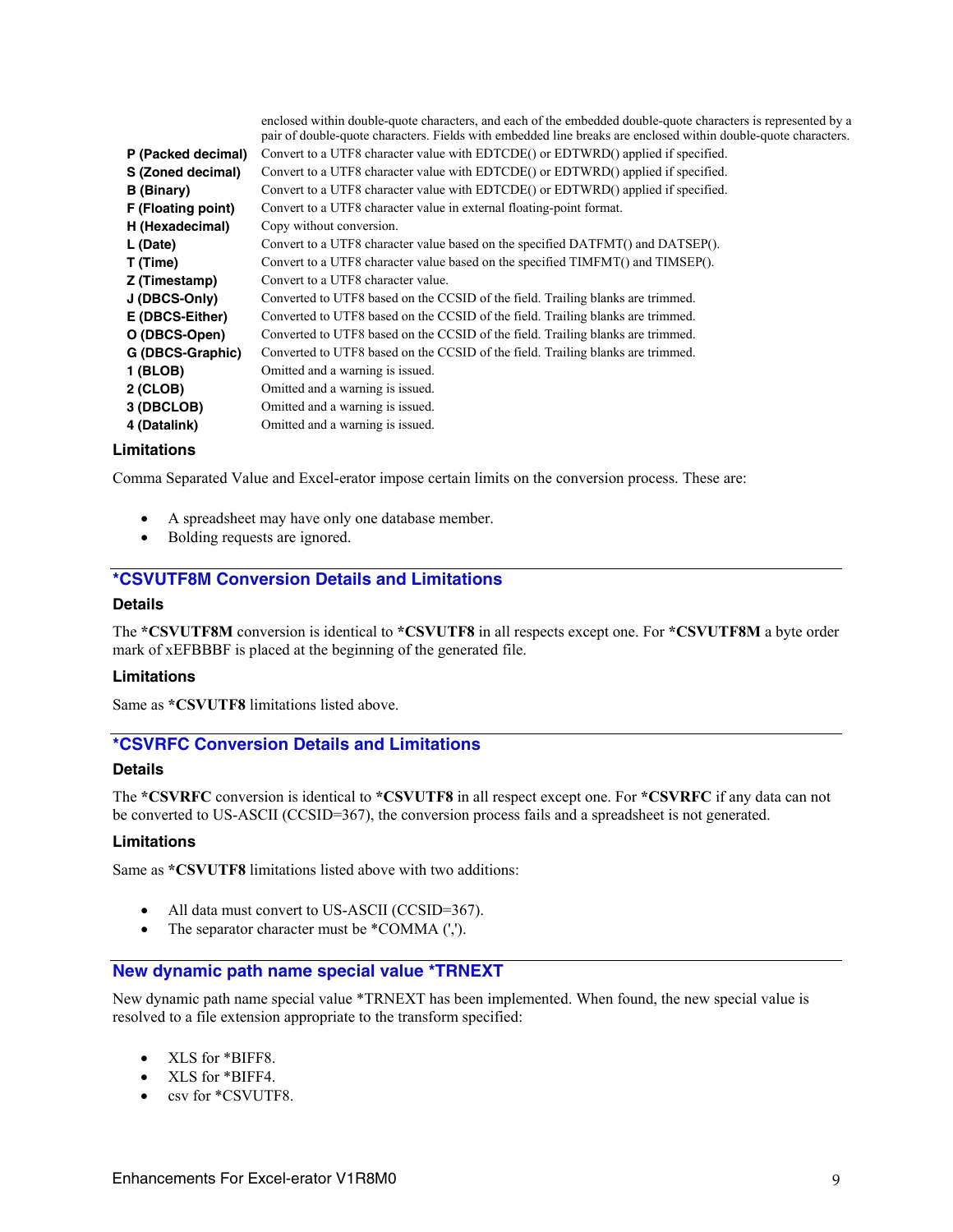- csv for \*CSVUTF8M.
- csv for \*CSVRFC.
- xml for \*XMLSS.

SNDFEXCEL's default value for "Attachment file name" was '\*FILE.XLS'. It has been updated to '\*FILE.\*TRNEXT' to take advantage of the new special value. Existing programs using the BIFF transforms will generate the same results as before the change.

# <span id="page-9-0"></span>**Additional \*CSV Warnings**

Many command parameters are irrelevant when generating \*CSV and are ignored if specified. Diagnostic messages are now issued for the ignored parameters and processing continues.

# <span id="page-9-1"></span>**Maximum Worksheets Increased**

The maximum number of worksheets that can be included in a single spreadsheet has been increased from 32 to 64.

#### <span id="page-9-2"></span>**Format String Updates**

The built-in formats created during \*BIFF4 and \*BIFF8 conversion have been updated to more closely match those created by Excel.

Formats created to implement edit codes for \*BIFF4 and \*BIFF8 conversions have been updated to more accurately reflect the intended appearance.

#### <span id="page-9-3"></span>**Column Heading Default Color**

Corrected the default, "automatic", border color generated by the Column Heading Format (COLHDGFMT) parameter.

# <span id="page-9-4"></span>**Sheet Title Formatting Corrected**

The alignment code for sheet title formatting was inadvertently omitted, resulting in a vertical alignment of "Distributed". The code was added giving the intended "Bottom" alignment and consequently the title spills across cell boundaries instead of folding.

# <span id="page-9-5"></span>**Multiple File Sheet Tab Selection**

Only the first sheet tab of the first spreadsheet was set as active in a multiple spreadsheet email. Now the first sheet tab of each spreadsheet is set as active.

# <span id="page-9-6"></span>**Use Correct CCSID for \*COLHDG**

Excel-erator was applying field data CCSID to column heading data when \*COLHDG or \*COLHDGBLD were specified on COLHDG() parameter. The CCSIDs for the two are usually the same, but may differ and results were incorrect when they did.

# <span id="page-9-7"></span>**Column Heading Count Calculated By Sheet**

Excel-erator was applying largest column heading count from any sheet to all sheets. Excel-erator now calculates number of column headings to generate on a sheet-by-sheet basis.

#### <span id="page-9-8"></span>**New Column headings Special Values Added**

A new special value **\*COLHD1** and its bold equivalent **\*COLHD1BLD** were added to the COLHDG() parameter. Similar to \*COLHDG and \*COLHDGBLD they use data from the DDS COLHDG() keyword, but generate a single row with multiple lines instead of multiple rows with a single line each.